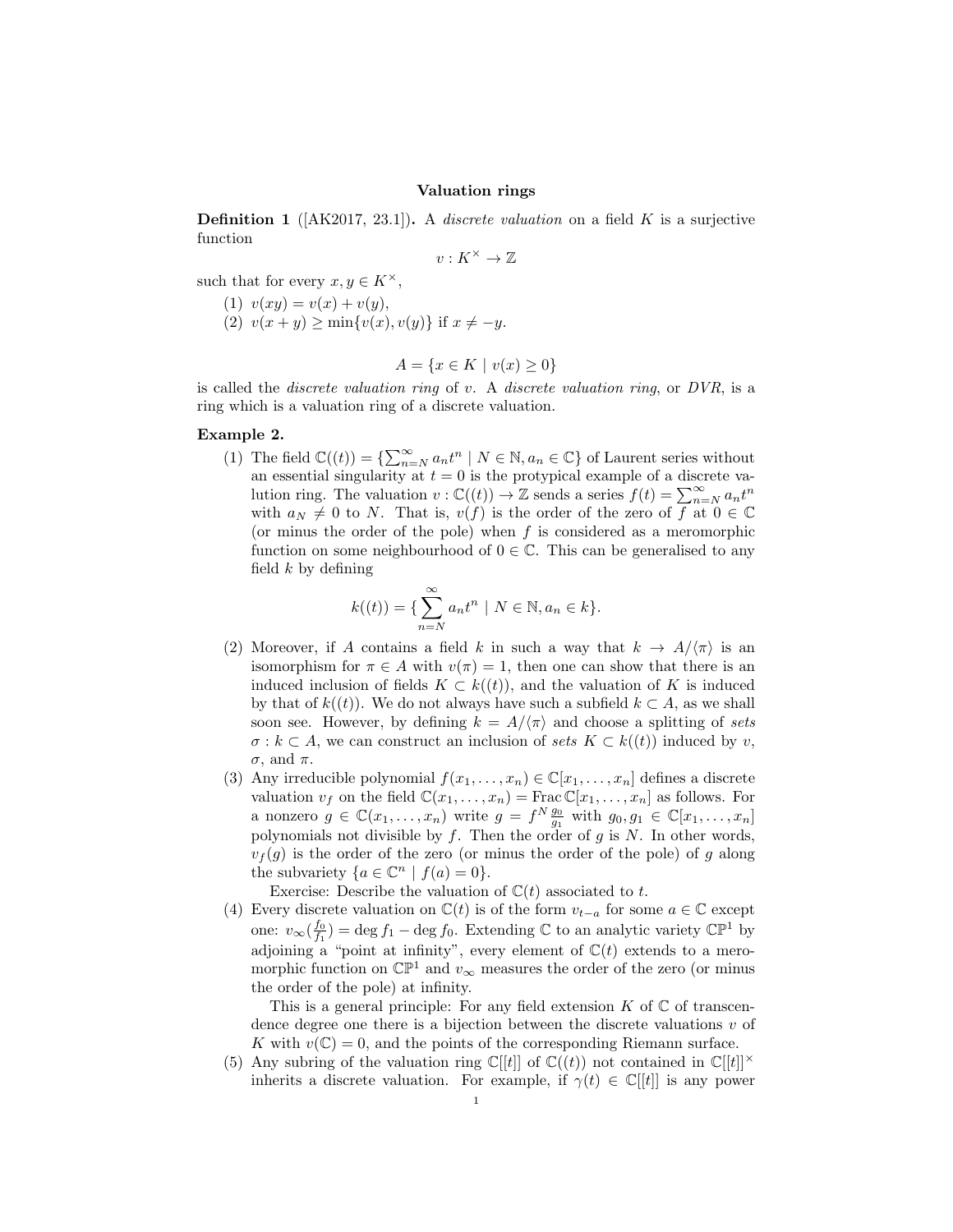series which does not satisfy an algebraic equation in  $\mathbb{C}[t](X)$  (for example  $\gamma(t) = e^t - 1 = \sum_{n=1}^{\infty} \frac{t^n}{n!}$  $\frac{t^n}{n!}$ , then  $x \mapsto t, y \mapsto \gamma(t)$  defines a monomorphism  $\mathbb{C}(x, y) \subset \mathbb{C}((t))$ , and we get an induced discrete valuation on  $\mathbb{C}(x, y)$ . Heuristically, this measures the order of the zero (or minus the order of the pole) of an element of  $\mathbb{C}(x, y)$  along the graph  $\{(a, \gamma(a)) \in \mathbb{C}^2 \mid a \in \mathbb{C}\}\$  of  $\gamma(t)$ .

- (6) Here is an arithmetic analogue of the example (2). Let  $p \in \mathbb{Z}$  be a prime. Given  $x \in \mathbb{Q}$ , write  $x = p^N \frac{a}{b}$  with a, b prime to p. Then define  $v_p(x) = N$ . Then  $v_p$  is a discrete valuation whose valuation ring is the localisation  $\mathbb{Z}_{(p)}$ of  $\mathbb Z$  at  $p$ .
- (7) More generally, if  $K \subset \mathbb{C}$  is a finite algebraic extension of  $\mathbb{Q}$ , and  $\mathcal{O}_K$  is the normalisation of  $\mathbb Z$  in K, then every local ring of  $\mathcal O_K$  (except K) is a discrete valuation ring.
- (8) Here is an arithmetic analoque of example (1). Let  $p \in \mathbb{Z}$  be a prime. The p-adic numbers  $\mathbb{Q}_p$  admit a unique discrete valuation. Its valuation ring is the ring of p-adic integers.
- (9) More generally, if  $K/\mathbb{Q}_p$  is a finite algebraic extension, then there is a unique extension of the discrete valuation  $v_{\mathbb{Q}_p}$  of  $\mathbb{Q}_p$  to a valuation  $v_K$  on K. Note that we may have  $v_K \circ \iota = e \cdot v_{\mathbb{Q}_p}$  for some  $e \in \mathbb{N}$  where  $\iota : \mathbb{Q}_p \to K$  is the inclusion. In this case we say  $K$  is ramified.

**Definition 3.** An integral domain  $A$  is called a *valuation ring* if for every element  $a \in (\text{Frac }A)^\times$ , we have  $a \in A$  or  $a^{-1} \in A$ .

**Example 4.** Consider  $\mathbb{C}(x) = \text{Frac}\mathbb{C}[x]$ . For  $f \in \mathbb{C}[x]$  define

 $v_x(f) = \max\{i \text{ such that } x^i | f\}$ 

and for  $f/g \in \mathbb{C}(x)$  define  $v_x(f/g) = v_x(f) - v_x(g)$ . Consider  $\mathbb{C}(x, y) = \text{Frac}\,\mathbb{C}[x, y]$ . For  $f \in \mathbb{C}[x, y]$  define

 $v_y(f) = \max\{i \text{ such that } y^i|f\}$ 

and for  $f/g \in \mathbb{C}(x, y)$  define  $v_y(f/g) = v_y(f) - v_y(g)$ .

Next, for any  $f \in \mathbb{C}(x, y)$ , note that  $y^{-v(f)} f \in \mathbb{C}[x, y]_{(y)}$  and so  $y^{-v(f)} f$  has a well defined image in  $\mathbb{C}(x) \cong \mathbb{C}[x,y]_{(y)}/y\mathbb{C}[x,y]_{(y)}$ . Define

$$
v'_x(f) = v_x(y^{-v(f)}f).
$$

Finally, consider

$$
A = \left\{ f \in \mathbb{C}(x, y) \middle| \begin{array}{l} v_y(f) > 0, \text{ or} \\ v_y(f) = 0 \text{ and } v'_x(f) \ge 0 \end{array} \right\}
$$

This is a valuation ring such that  $\mathbb{C}(x, y)^{\times}/A^{\times} \cong \mathbb{Z} \times \mathbb{Z}$ . One integer measures the order of the zero along  $V(y) = \mathbb{C} \times \{0\} \subset \mathbb{C}^2$  (or minus the order of the pole), and the other integer measures the order of the zero (or minus the order of the pole) of the residue at  $(0,0) \in \mathbb{C}^2$  (i.e., after the zero or pole along  $V(y)$  has been removed by multiplying with  $y^n$  for some n). Note, if we give  $\mathbb{Z} \times \mathbb{Z}$  the lexicographical order, then it becomes a totally ordered set, and  $(A - \{0\})/A^{\times}$  is the preimage of the elements greater than zero.

<span id="page-1-0"></span>**Lemma 5.** For any discrete valuation v on a field  $K$  with valuation ring  $A$ , we have

$$
A^{\times} = v^{-1}(0).
$$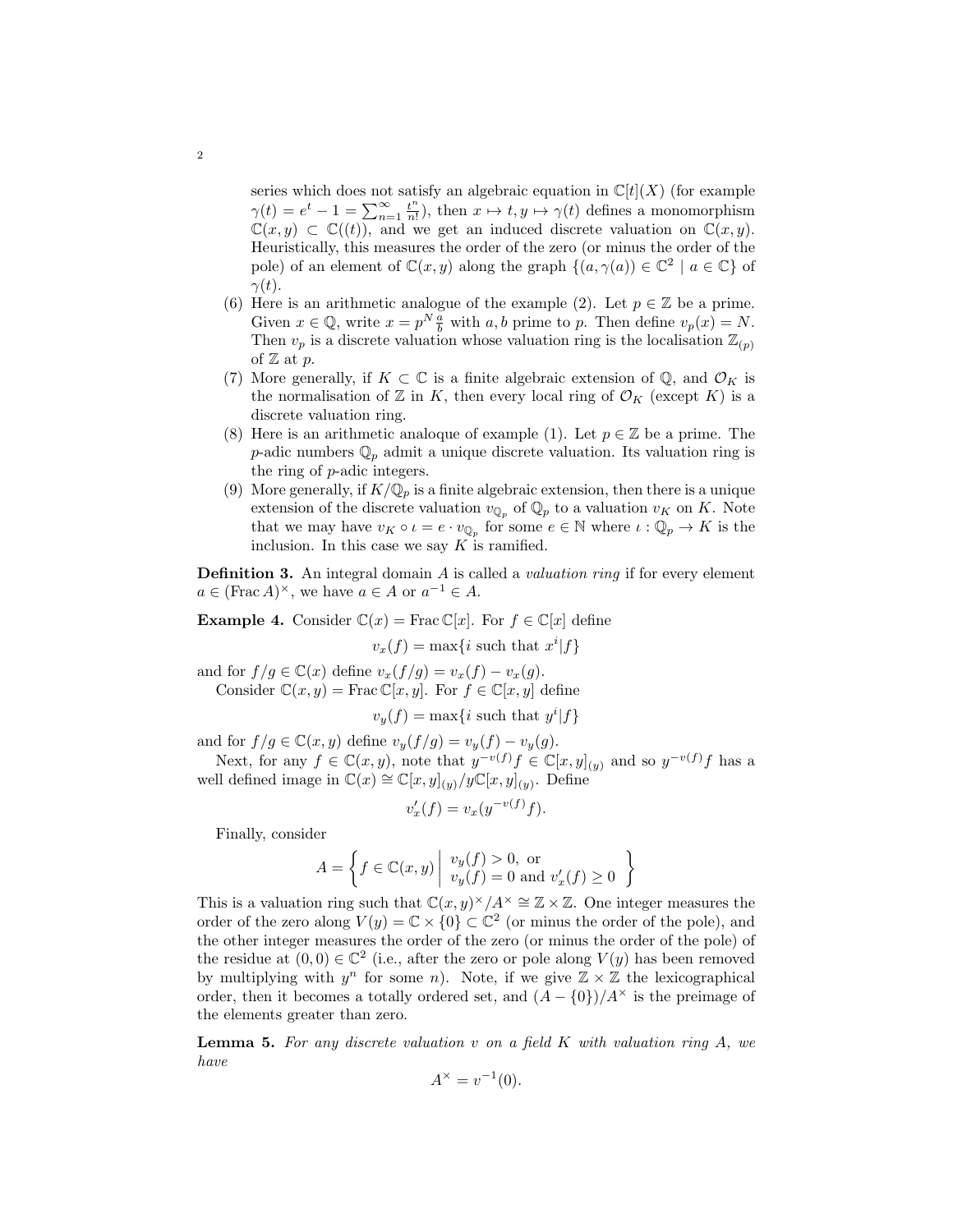Consequently, v induces an isomorphism  $K^{\times}/A^{\times} \cong \mathbb{Z}$  with  $(A - \{0\})/A^{\times} \cong \mathbb{N}$ . In particular, every DVR is a valuation ring.

*Proof.* An easy exercise using the fact  $v(x^{-1}) = -v(x)$ .

The converse is true as well. So the valuation is actually unnecessary information. Everything is determined by the ring structure of A.

**Lemma 6.** A valuation ring A with fraction field K is a discrete valuation ring if and only if the quotient group  $K^{\times}/A^{\times}$  is isomorphic to  $\mathbb{Z}$ .

Proof. We have already observed the "only if" so we prove the "if". Suppose that A is a valuation ring and  $\phi: K^{\times}/A^{\times} \cong \mathbb{Z}$ . Note  $(A - \{0\})/A^{\times}$  is a submonoid, so either  $\phi((A - \{0\})/A^{\times}) \subset \mathbb{N}$  or  $\phi((A - \{0\})/A^{\times}) \subset -\mathbb{N}$ . If the latter is the case, replace  $\phi$  with  $-\phi$ . We claim that  $\phi^{-1}(\mathbb{N}) = (A - \{0\})/A^{\times}$ , and the composition  $v: K^{\times} \to K^{\times}/A^{\times} \to \mathbb{Z}$  is a discrete valuation.

We clearly have  $v(ab) = v(a) + v(b)$  for every  $a, b \in K^{\times}$ . In particular,  $v(a^{-1}) =$  $-v(a)$ . Suppose that  $a \in K^{\times}$  has  $v(a) \in \mathbb{N}$ . Either  $a \in A$  or  $a^{-1} \in A$ . The latter would imply that  $-n \in \mathbb{N}$  since  $\phi((A - \{0\})/A^{\times}) \subset \mathbb{N}$ , so we must have  $a \in A$ , and we have proven the claim that  $\phi^{-1}(\mathbb{N}) = (A - \{0\})/A^{\times}$ . In particular, we now know that  $v(a) \geq 0$  if and only if  $a \in A - \{0\}$ . Consider  $a, b \in K^{\times}$ , and, without loss of generality, suppose that  $\frac{a}{b} \in A$  (so  $\min\{v(a), v(b)\} = v(b)$ ). Then also  $\frac{a}{b} + 1 = \frac{a+b}{b} \in A$ , so  $v(a+b) \ge v(b) = \min\{v(a), v(b)\}.$ 

**Definition 7.** Recall that a domain A is said to be normal if given any  $a \in \text{Frac } A$ , if  $f(a) = 0$  for some monic  $f(X) \in A[X]$ , then  $a \in A$ .

<span id="page-2-0"></span>Lemma 8. Every valuation ring is normal. Every valuation ring is a local ring.

*Proof.* Let A be the valuation ring and  $K = \text{Frac } A$ .

A is normal: Let  $f(X) = X^{d+1} + \sum_{0 \leq i \leq d} a_i X^i$  be a monic in  $A[X]$ , and  $b \in K$ an element such that  $f(b) = 0$ . If  $b \in \overline{A}$  we are done, so suppose  $b^{-1} \in A$ . But since  $f(b) = 0$  the element  $-\sum_{0 \le i \le d} a_i b^i / b^d = b^{d+1} / b^d = b$  is also in A.

A is local: We will show that the set  $A-A^{\times}$  of non-units is an ideal. If  $a \in A-A^{\times}$ and  $b \in A$ , then clearly  $ab \in A - A^{\times}$  since otherwise  $a^{-1} = b(ab)^{-1} \in A$ . Let  $a, b \in A - A^{\times}$ . Without loss of generality, suppose that  $\frac{a}{b} \in A$ . If  $a + b \in A^{\times}$ , then  $\left(\frac{a}{b}+1\right)\frac{1}{a+b} = \frac{a+b}{b}\frac{1}{a+b} = \frac{1}{b} \in A$ . A contradiction.

Theorem 9. Let A be a subring of a field K. The following are equivalent.

- (1) A is a valuation ring.
- $(2)$  The set of principal ideals of A is totally ordered by inclusion.
- (3) The set of ideals of A is totally ordered by inclusion.
- $(4)$  A is a local ring and every finitely generated ideal of A is principal.

Proof.

- $(1) \Rightarrow (2)$  Recall that the set of principal ideals of a domain A is in canonical bijection with  $A - \{0\}/A^{\times}$ . Define a partial order on  $K^{\times}/A^{\times}$  by  $a \leq b$  if  $b/a \in$  $A - \{0\}/A^{\times}$ . Then the definition of a valuation ring implies that this is a total order.
- $(2) \Rightarrow (3)$  Now suppose that  $I, J \subset A$  are ideals with  $I \not\subset J$ . Choose some  $a \in I$ which is not in J, and let b be any element of J. Since  $a \notin J$ ,  $a \notin (b)$ , and so  $(b) \subset (a) \subset I$ . Since this is true for any  $b \in J$ , we see that  $J \subset I$ .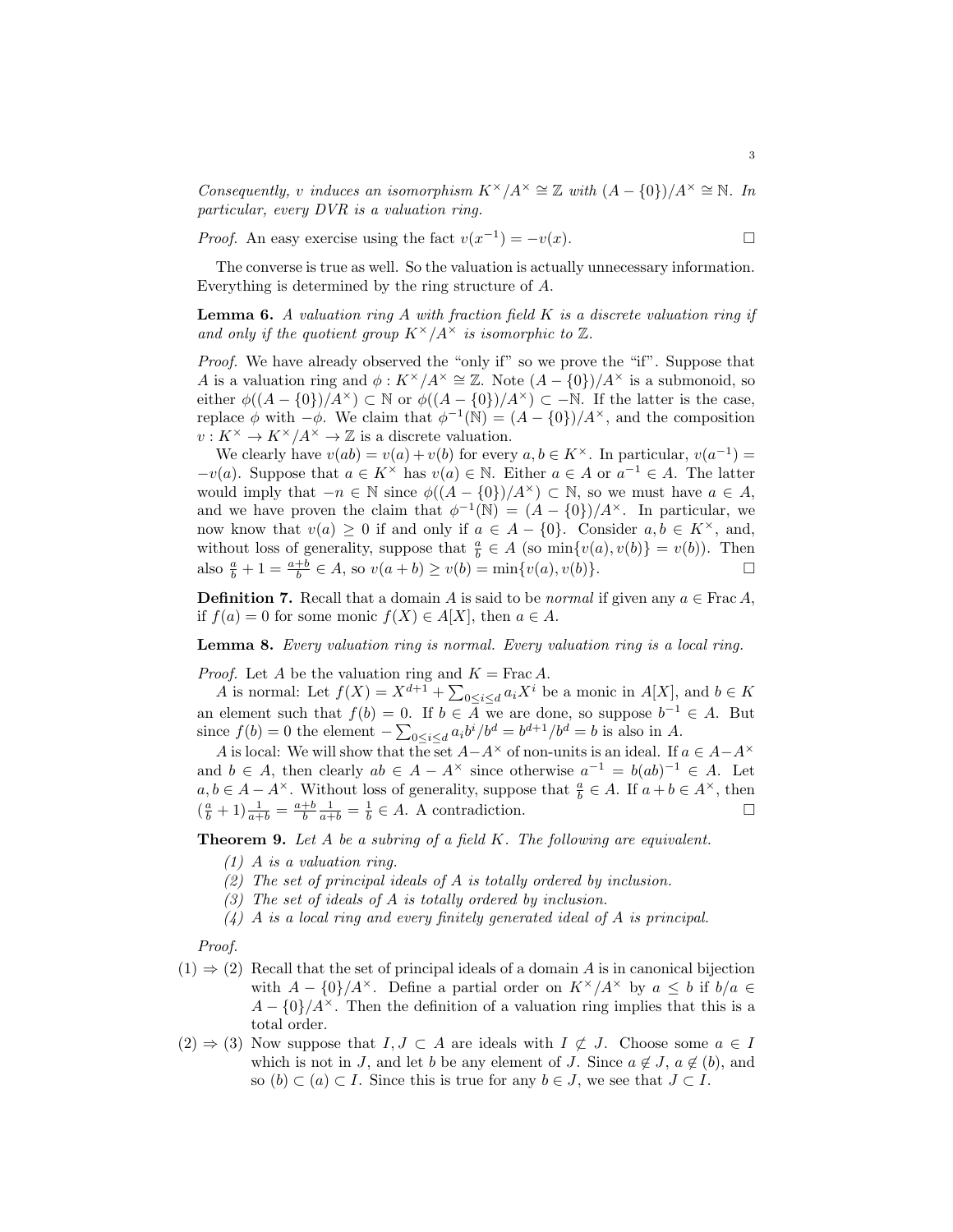- $(3) \Rightarrow (4)$  Since the ideals are totally ordered, the maximal ideal which exists by Zorn's Lemma is unique. By induction it suffices to show that ideals generated by two elements are principal. Suppose that  $I = \langle f, g \rangle$  is such an ideal. Either  $(f) \subset (g)$  or  $(g) \subset (f)$ , so  $I = (f)$  or  $(g)$ .
- $(4) \Rightarrow (1)$  Let  $a, b \in A \{0\}$ , and let m be the maximal ideal. Since  $I = \langle a, b \rangle$  is principal,  $I/\mathfrak{m} I$  is a one dimensional  $A/\mathfrak{m}$ -vector space, so there are  $c, d \in A$ with  $ac = bd$  with at least one of c, d not in  $m$ , i.e., at least one of c, d is a unit (since A is local  $A^{\times} = A - \mathfrak{m}$ ). Say c is the unit. Then  $d/c = a/b \in A$ .  $\Box$

The totally ordered set  $K^{\times}/A^{\times}$  we associated to a valuation ring in the previous proof  $(a \leq b$  if  $b/a \in (A - \{0\})/A^{\times})$  contains even more information than we might expect.

**Lemma 10.** Let A be a valuation ring. Then the map  $v : A - \{0\} \rightarrow K^{\times}/A^{\times}$ induces a bijection between the ideals of A, and the "right-closed" proper subsets of  $(A - \{0\})/A^{\times}$ . I.e., those subsets S which satisfy  $\gamma \in S, \gamma \leq \gamma' \implies \gamma' \in S$ .

To make the notation easier, define  $\Gamma = K^{\times}/A^{\times} \cup {\infty}$  with  $\gamma \leq \infty$  for all  $\gamma \in K^{\times}/A^{\times}$  and extend v to  $K/A^{\times}$  defining  $v(0) = \infty$ . The bijection is then given by:

$$
I \mapsto v(I)
$$

$$
v^{-1}S \leftrightarrow S
$$

Warning: this does not imply by any means that all ideals are principal. For example, we may have  $K^{\times}/A^{\times} \cong \mathbb{Q}$  or  $\mathbb{R}$  or indeed, any subgroup of  $\mathbb{R}$ .

*Proof.* For  $\gamma \in \Gamma$ , we will write  $\Gamma_{\geq \gamma}$  for  $\{\gamma \in \Gamma \mid \gamma \leq \gamma'\}.$ 

Let I be an ideal. Let us show that  $v(I)$  is "right closed". Suppose  $\gamma, \gamma' \in \Gamma$ are non-infinite elements with  $\gamma \in v(I)$  and  $\gamma' \geq \gamma$ . Clearly,  $v : A - \{0\} \to$  $(A - \{0\})/A^{\times} = \Gamma_{\geq 0}$  is surjective. Choose  $a, a' \in A$  such that  $v(a) = \gamma$  and  $v(a') = \gamma'$ . Then  $\gamma' \geq \gamma$  implies  $a'/a \in A$ , so  $a' = \frac{a'}{a}$  $\frac{a'}{a}a \in I$ , and therefore  $\gamma' = v(a') \in v(I)$ . Now we show that  $v^{-1}v(I) = I$ . Choose  $a, b \in A$  such that  $a \in I$ and  $v(a) = v(b)$ . Then  $b/a \in A$ , so  $b = a\frac{b}{a} \in I$ .

Let  $S \subset \Gamma_{\geq 0}$  be a non-empty "right-closed" proper subset. We claim that  $v^{-1}S$ is an ideal. Indeed, for any  $a \in A$ ,  $b \in v^{-1}S$ , we have  $v(ab) \ge v(b)$  since  $\frac{ab}{b} \in A$ , so  $ab \in v^{-1}S$ . Moreover, consider  $a, b \in v^{-1}S$  and suppose that  $v(a) \ge v(b)$ . Then  $a/b \in A$  so  $a/b+1 = \frac{a+b}{b} \in A$ , so  $v(a+b) \ge v(b)$ , so  $a+b \in v^{-1}S$  since S is "rightclosed". The fact  $v(v^{-1}(S)) = S$  follows directly from the fact that  $A \to \Gamma_{\geq 0}$  is surjective.

<span id="page-3-1"></span>**Corollary 11.** A DVR is a PID. More specficially, if  $\mathfrak{m} = \langle \pi \rangle$ , then all ideals of the DVR are of the form  $\mathfrak{m}^n = \langle \pi^n \rangle$ .

*Proof.* We have seen above that if A is a DVR, then  $A - \{0\}/A^{\times}$  is isomorphic to N. Then we notice that the "right-closed" proper subsets of N are all of the form  $\mathbb{N}_{\geq n}$ , and therefore correspond to ideals  $\langle a \rangle$  with  $v(a) = n$ .

<span id="page-3-0"></span>Lemma 12. Let A be a ring. The following conditions are equivalent.

- (1) Every ascending chain of ideals stabilisers.
- (2) Every ideal is finitely generated.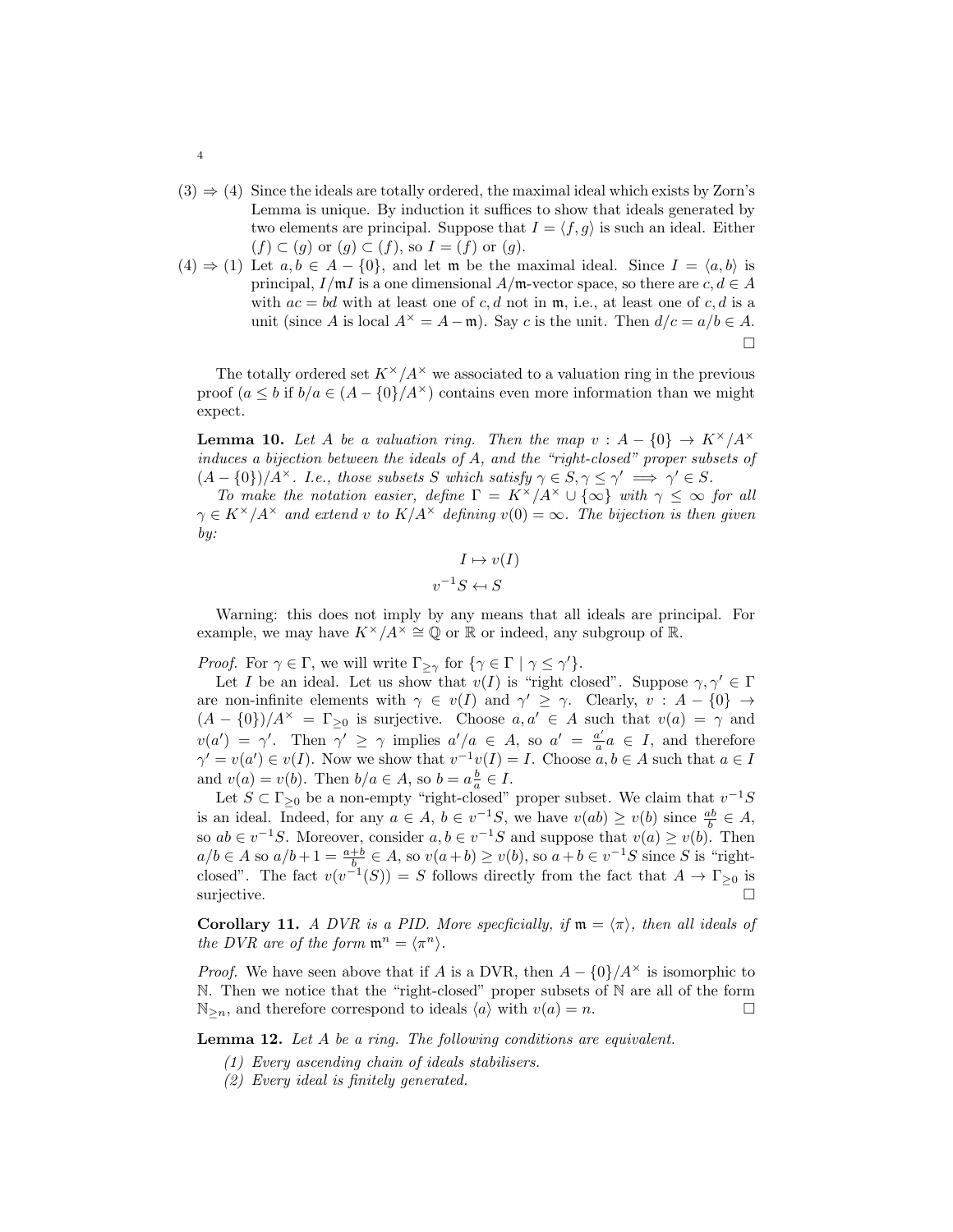*Proof.* (1)  $\Rightarrow$  (2). Let I be an ideal. Choose elements  $a_0 \in I$ ,  $a_1 \in I - \langle a_0 \rangle$ ,  $a_2 \in$  $I - \langle a_0, a_1 \rangle$ , etc. Since the chain  $\langle a_0 \rangle \subset \langle a_0, a_1 \rangle \subset \langle a_0, a_1, a_2 \rangle \subset \ldots$  stabilises, we must have  $I = \langle a_0, \ldots, a_n \rangle$  for some n. That is I is finitely generated.

 $(2) \Rightarrow (1)$ . Let  $I_0 \subset I_1 \subset I_2 \subset \dots$  be an ascending chain of ideals. The union is also an ideal, and finitely generated by assumption so  $\cup_{n\geq 0}I_n = \langle f_1, \ldots, f_m \rangle$  for some  $f_i$ . But then there must exist some  $I_i$  which contains all  $f_1, \ldots, f_m$ . Hence, the chain stabilises.  $\Box$ 

Definition 13. Recall that a ring is *noetherian* if it satisfies the equivalent conditions of Lemma [12.](#page-3-0)

**Definition 14.** Recall that the *dimension* of a ring is the length  $n$  of the longest chain  $\mathfrak{p}_0 \subsetneq \mathfrak{p}_1 \subsetneq \cdots \subsetneq \mathfrak{p}_n$  of prime ideals. A local ring of dimension n is said to be regular if its maximal ideal  $m$  can be generated by  $n$  elements.

In particular, a local domain has dimension 1 if and only if the set of prime ideals is  $\{\langle 0 \rangle, m\}$ , and a local domain of dimension 1 is regular if and only if m is principal.

We will use the following.

<span id="page-4-0"></span>**Proposition 15** ( $AK2017$ , Proposition 10.14). Let R be a ring, R' an R-algebra, and  $x \in R'$ , the following are equivalent.

- $(1)$  x satisfies a monic in R[X].
- (2) There exists an  $R[x]$ -module M which is finitely generated over R, and has  $\text{Ann}_R(M) = 0.$

Theorem 16 ([Atiyah-Macdonald, Proposition 9.2], [AK2017, Theorem 23.6]). The following are equivalent.

- $(1)$  A is a DVR.
- (2) A is a normal noetherian local ring of dimension 1.
- (3) A is a regular noetherian local ring of dimension 1.

Proof.

- $(1) \Rightarrow (2)$  We have seen above that every DVR is a valuation ring (Lemma [5\)](#page-1-0) and therefore normal (Lemma [8\)](#page-2-0). Moreover, we know all the ideals of a PID are of the form  $\mathfrak{m}^n$  (Lemma [11\)](#page-3-1), so the only two primes are  $\mathfrak{m}$  and  $\langle 0 \rangle$  (i.e., it has dimension 1), and the ascending chain condition is easily checked to hold.
- (2)  $\Rightarrow$  (3) To get from normal to regular, we want to find some  $\frac{a}{b} \in K$  whose integrality implies that m is principal. First we claim that there is  $b, a \in A$  such that  $b \in \mathfrak{m}$ , and  $a\mathfrak{m} \subset \langle b \rangle$ . Indeed, if we can find such  $a, b$ , then  $\frac{a}{b}\mathfrak{m} \subset A$ . Our second claim is that normality implies this inclusion is in fact a bijection. That is,  $1 \in \frac{a}{b}$ m. This second claim implies that there is  $t \in \mathfrak{m}$  such that  $\frac{a}{b}t = 1$ , and therefore  $\mathfrak{m} = \langle t \rangle$ , since any  $c \in \mathfrak{m}$  can be written as  $c \frac{a}{b}t$ and  $c_{\overline{b}}^{\alpha} \in A$ .

Let us prove the first claim (this is usually an easy consequence of the theory of depth, or the theory of primary decomposition, but we do it by hand). Certainly, we can find a nonzero  $b \in \mathfrak{m}$  because dim  $A > 0$ . But then  $A/\langle b \rangle$  has a single prime, say n, since the primes of  $A/\langle b \rangle$  are in canonical bijection with the primes of  $A$  containing  $b$ . Let  $I$  be the largest ideal such that  $I = \text{Ann}(a')$  for some nonzero  $a' \in A/\langle b \rangle$ . But I is